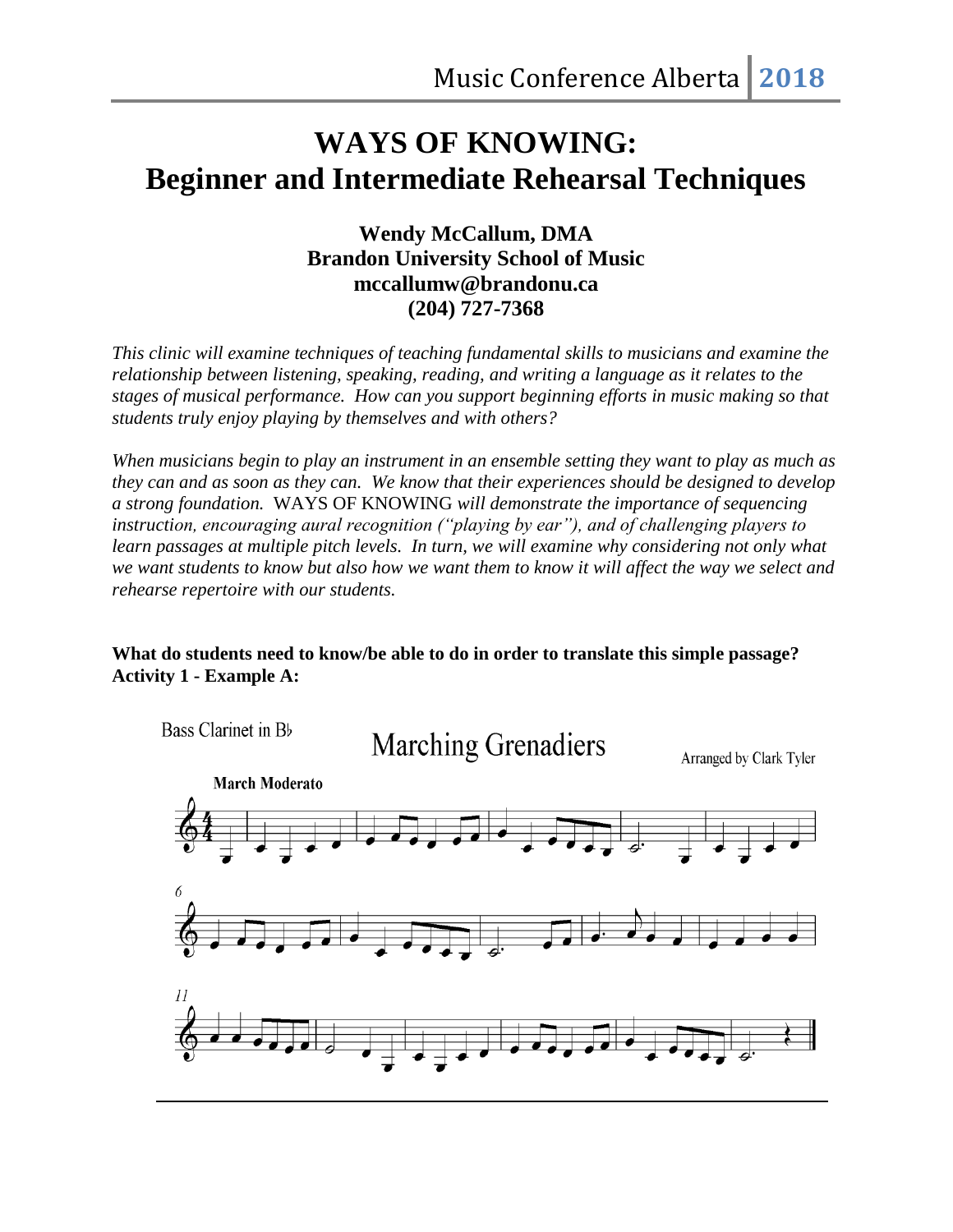#### **WAYS OF KNOWING - Students need to:**

- *have an aural representation of symbols on the page in their mind's ear*
- *be able to sing the pitches in tune*
- *know the fingering/slide position to get the sound they want*
- *be able to look at the symbol and get to the right "place" on their instrument in time*
- *be able to "name" notes as they appear on the page*
- *be able to manipulate sounds to create their own patterns*

#### **How do we reinforce these skills on a daily basis?**

#### *Stage One:*

Without notation, students sing (with solfège, note names, or lyrics) and demonstrate fingerings/slide positions.

#### *Stage Two – Following the introduction of notation:*

*Clap the rhythm Sing with one syllable ("la" or "lu") Sing with solfège (challenge stronger students with Curwen hand signs) Say note names, even in mixed instrument groups POP the fingerings/slide positions*

*Create combinations of these skills to challenge student knowledge – layer skills. Knowledge and understanding will increase as skills are "layered" in the presentation of new material. (The benefit is that students are learning how to practice independently.)*

#### **Our priority is TONE, TONE, TONE.**

*What are the benefits of creating unison melodies or études for your students? Activity 2 - Example B:*

Trumpet in Bb Ahrirang Robert Garofalo and Garwood Whaley Gently  $J = 88$ mр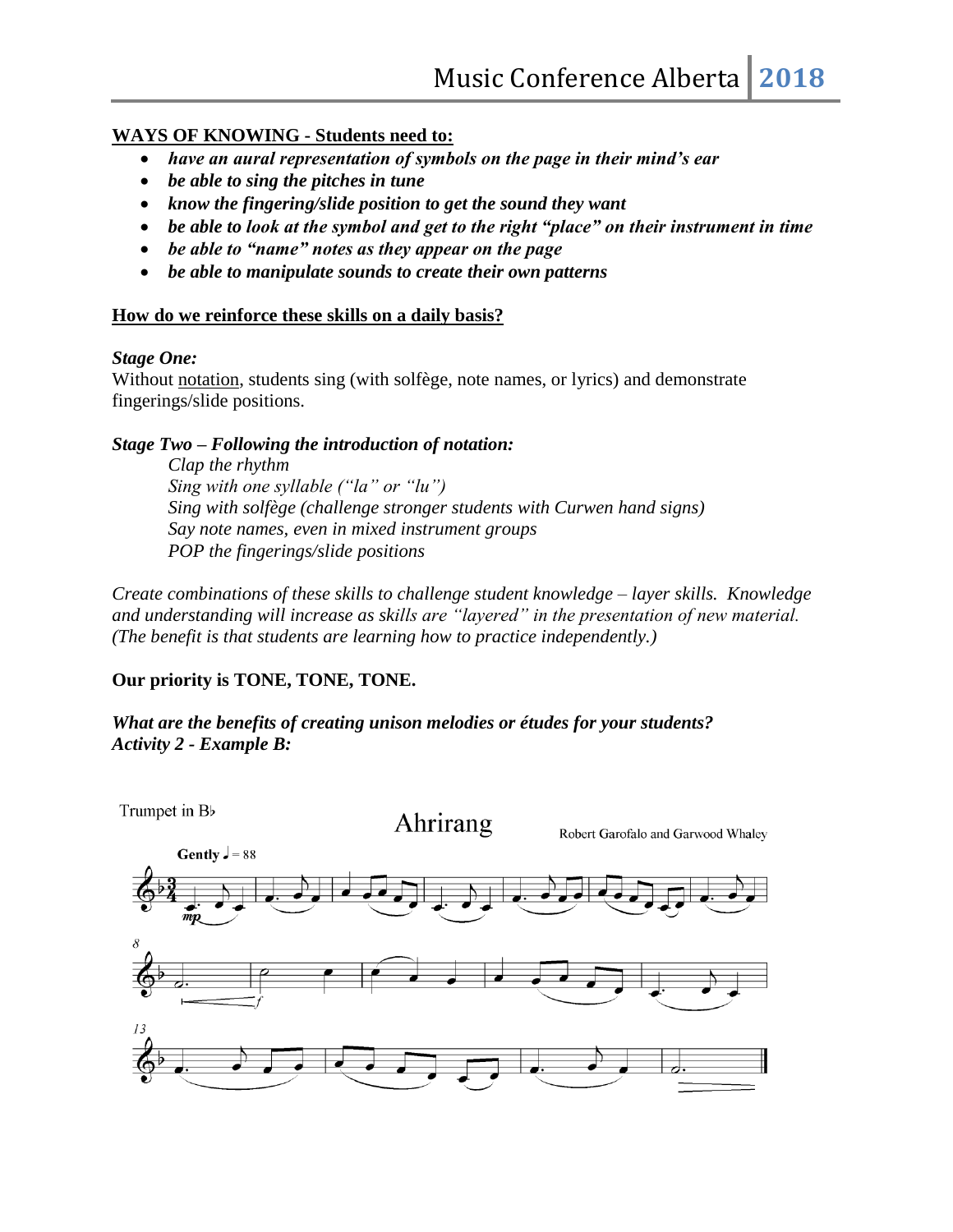*What are the substitutes for a good set up (posture), correct hand position, relaxed full breathing, and strong air support…?*

*Encourage aural recognition and "playing by ear" at one or more pitch levels or tonalities. Challenge your players to learn passages (melodies and accompaniments) at multiple pitch levels.*





#### *How does this change the way you construct lesson plans and rehearse repertoire with your students?*

*Students develop knowledge, skills, and understanding based on formal and informal educational experiences. If we consistently present fundamental skills in listening and performance and encourage reflection about our routines, our students will develop habits that result in a beautiful tone, a strong sense of intonation, and consistent technical growth.*

*"If a child enjoys listening to the instrument that they are playing, they will play more."*

### **Excellent tone in an individual player or large ensemble is a reflection of wellestablished routines and thoughtful daily preparation.**

*Recommended Reading:*

Duhigg, Charles. *The Power of Habit.* New York: The Random House Publishing Company, 2012.